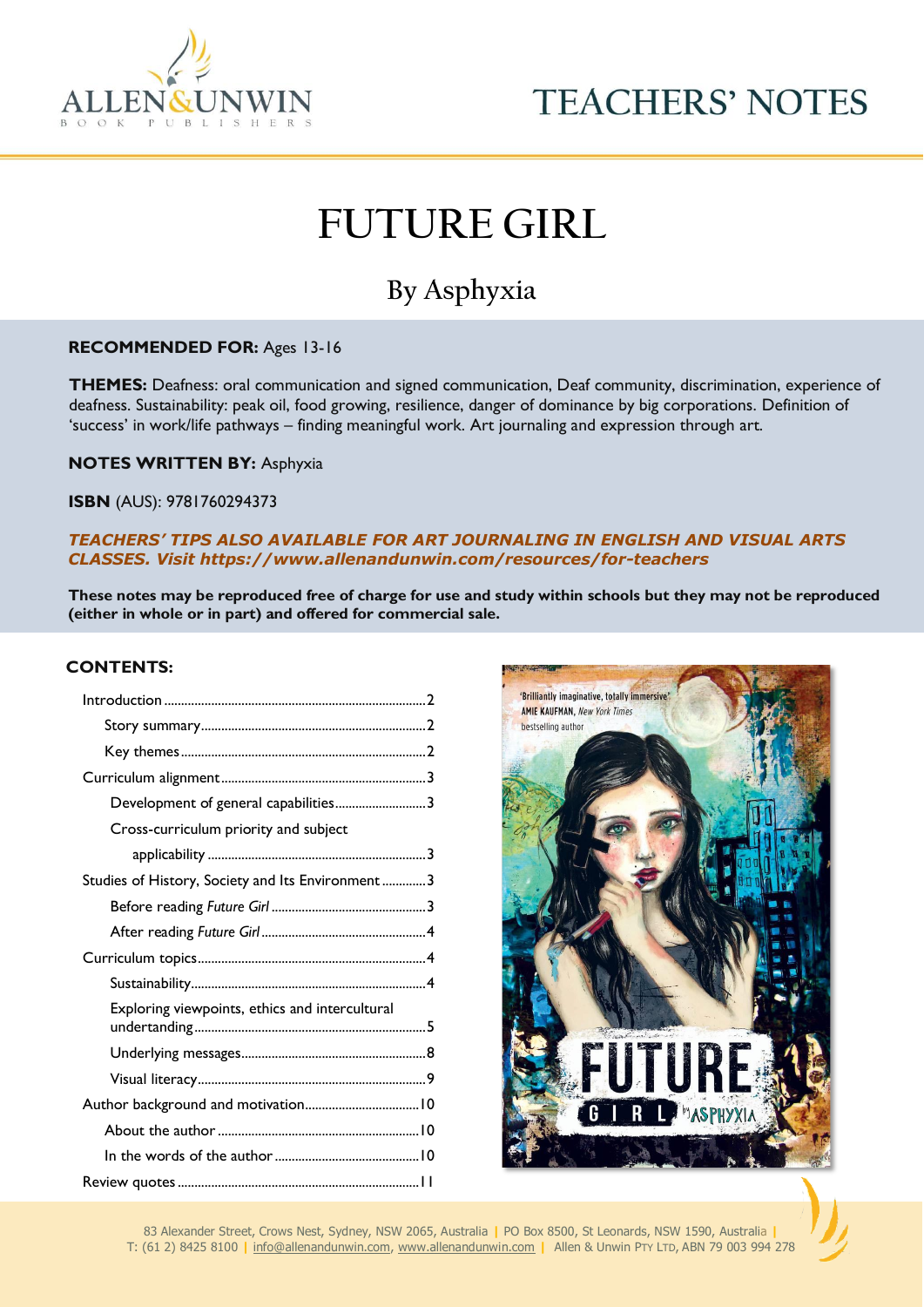# **INTRODUCTION**

*Future Girl* is a forward-thinking vision around equal rights and the future of our world as we know it, by Asphyxia, a trailblazing Australian Deaf activist, a prominent sustainability champion, and a passionate artist and writer. She is a popular speaker in schools and universities since 2000, and has has inspired thousands of students to make permanent changes to their lives in response to her presentations about Deafness, sustainable living and art journaling.

With this novel, presented as 16-year-old Piper's stunning visual-art journal, Asphyxia deftly weaves her detailed insight into Deaf culture and what it feels like to be d/Deaf throughout a compelling story set in near-future Melbourne. *Future Girl* combines these passions into a similarly motivating, instructional book that will galvanise students into action.

### **STORY SUMMARY**

As peak oil hits and Melbourne collapses into environmental catastrophe, what does it look like to be a Deaf teenager already struggling to fit into a hearing world?

Piper's mum wants Piper to be 'normal' – to put up with the tension headaches, the constant misunderstandings, and the herculean daily effort it takes for her to pass as hearing, so she can grow up to be 'successful' like her scientist mother. But when disaster hits Melbourne, Piper has more important things to worry about, starting with her stomach. The personalised, ultra-processed meals from her mum's company that used to land on their doorstep so reliably have halved in quantity, transport costs sky-rocket overnight, and businesses everywhere start to collapse.

Piper's best friend and lifeline at school goes AWOL, and she and her mum lose everything. And then there's Marley – a CODA (child of Deaf adult), who opens a door for Piper into a new world – a world where Deafness is something to celebrate, not to hide, full of beautifully expressive Auslan (Australian sign language). As Piper begins to explore her love of art, discovers a new passion for guerrilla gardening, and pushes back remorselessly against her mum, all while becoming more and more immersed in Deaf culture, she falls hard for Marley – but Marley is struggling with some big questions of his own…

### **KEY THEMES**

- Deafness: oral communication (lipreading and speaking) and signed communication, Deaf community, discrimmination, experience of deafness.
- Sustainability: peak oil, food growing, resilience, danger of dominance by big corporations.
- Art: self-expression through art journaling, using emotions as a starting point for art-making, presenting social issues as art, art as protest.
- Definition of 'success' in work/life pathways finding meaningful work.



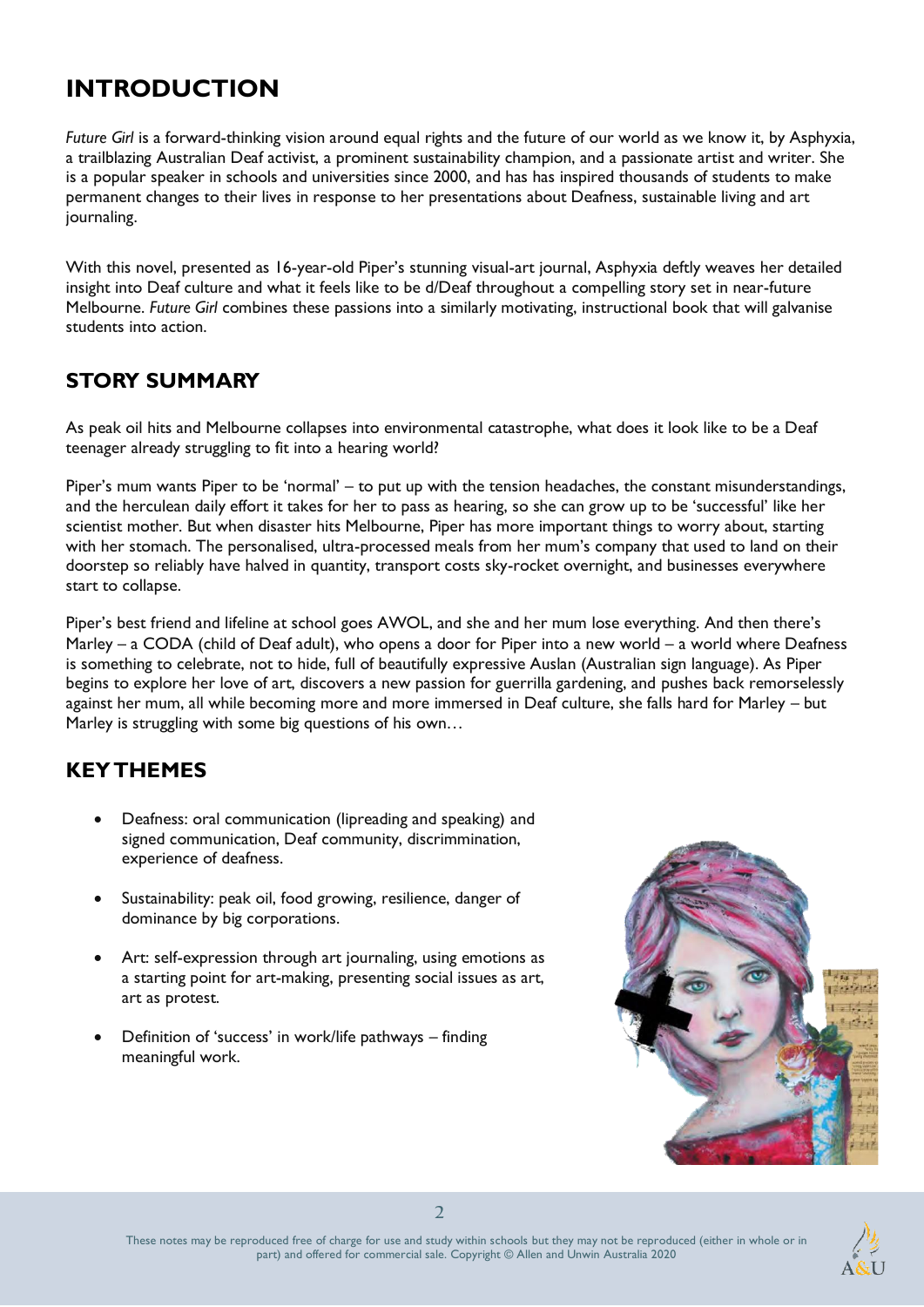### **CURRICULUM ALIGNMENT**

### **DEVELOPMENT OF GENERAL CAPABILITIES**

Piper herself is developing her general capabilities and documenting progress in her journal. She provides excellent modelling for students to do the same.

- **Critical and creative thinking:** Piper critically examines the world in which she lives and makes changes to her internal value system, prompting readers to do the same. The art journal process stimulates creative thinking through using visual symbols to represent experiences and emotions.
- **Personal and social capability:** Piper works on how to handle her Deafness socially – balancing her drive to be polite, to conform to social expectations and to gain social acceptance against her need for inclusion and freedom from the pressure to pass as hearing. The art journaling process develops insight into her behaviour and motivations, increasing self-awareness.
- **Ethical understanding:** the book will assist students in developing empathy for those who are d/Deaf or have a disability and taking responsibility for inclusion.
- **Intercultural understanding:** the book provides insights into the Deaf community and highlights differences between the Deaf community and the hearing world.

### **CROSS-CURRICULUM PRIORITY**

• *Future Girl* gives an immediate example of the need for sustainability, where sustainable actions lead to immediate benefit. It is easy for readers to make the leap from similar recent chaos created by coronavirus to the chaos shown in the book, and see the value of preparation for environmental crises. The book provides a positive model for a pathway towards resilience.

### **SUBJECTS**

*Future Girl* is suitable for studies of History, Society and Its Environment, English and Visual Arts.

# **STUDIES OF HISTORY, SOCIETY AND ITS ENVIRONMENT**

### **BEFORE READING** *FUTURE GIRL*

Write down: what do you know about deafness? Imagine a day in your life if you were d/Deaf. How would it affect you? If you are d/Deaf, write about your experience of d/Deafness – what it feels like, what barriers you face and what benefits you enjoy.

Picture yourself as a 'successful' adult, fifteen years in the future. What are you doing with your days? What does your daily life look like?

Learn: what is peak oil? Look it up online and write a brief summary.



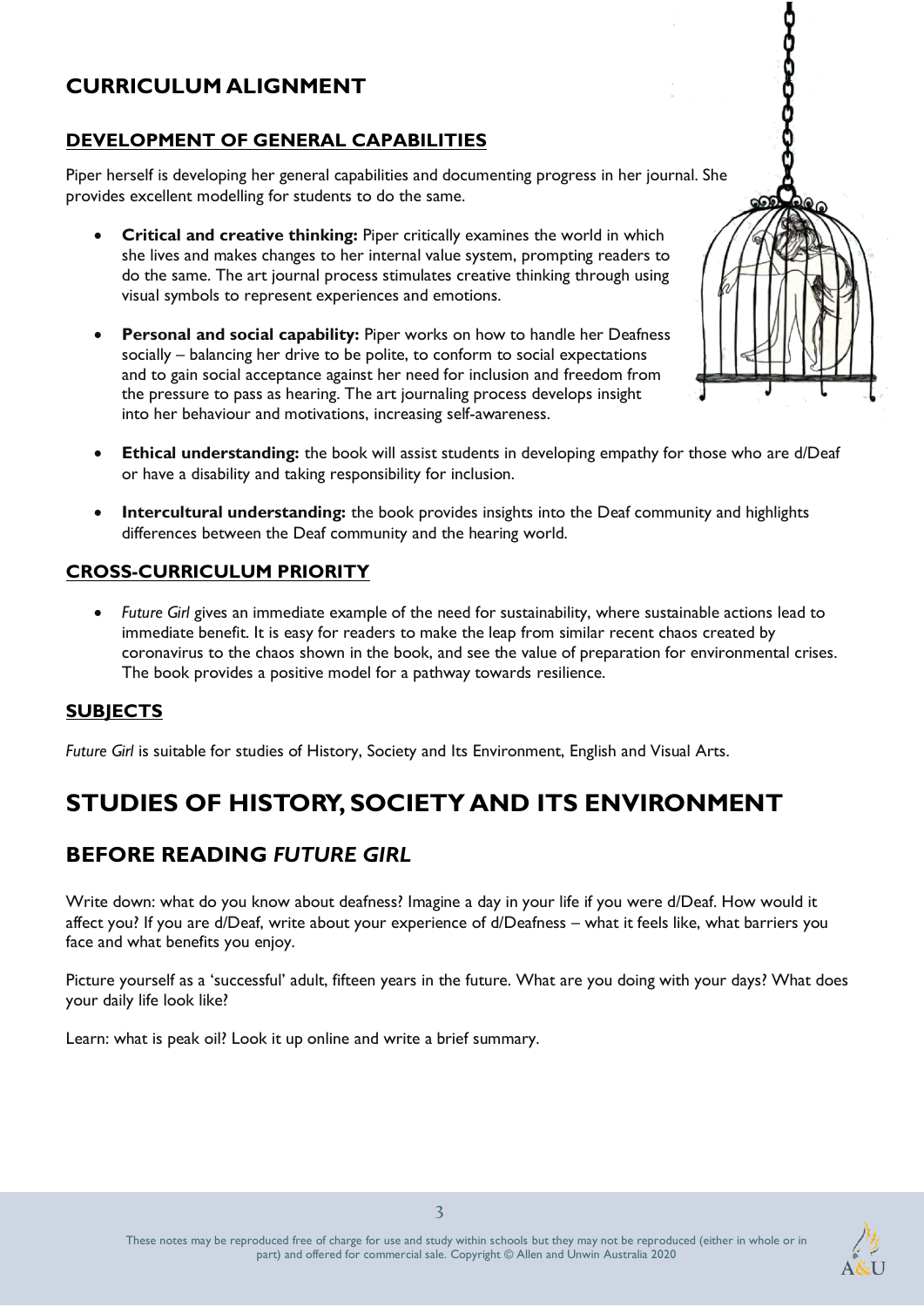### **AFTER READING** *FUTURE GIRL*

### **Cultural understanding**

Revisit your notes showing what you imagined about d/Deafness before reading *Future Girl*. What did you learn about d/Deafness, that you didn't know before? If you are d/Deaf, did you notice Piper describing some aspect of d/Deafness that you experience but hadn't articulated before? Adjust your description of a day in your life if you were d/Deaf to make it more detailed/realistic, based on what you know now.

#### **The concept of successs**

Having read *Future Girl*, ask yourself if your image of what it means to be 'successful' has changed. If Piper, prior to meeting Marley, had done this exercise, her image of herself as a 'successful adult' would probably have mirrored her mum's idea of success, though she couldn't see how to get there, but by the end of the book, Piper has found an entirely new path which offers a more meaningful experience for her. Was the 'successful' life you imagined for yourself based on others' ideas of success or your own internal success? Would that life actually feel meaningful to you? Write a new description of yourself as a 'successful adult,' fifteen years in the future, that focuses on a life that feels rich with meaning and passion to you. What would your daily life look like?

#### **Unsustainable energy**

In *Future Girl*, the price of petrol has suddenly risen dramatically, making it unaffordable to the average Australian.

- What are some of the reasons why this may have occurred?
- Is this a realistic, likely scenario that could happen to us some time in the future? Why/why not?
- Why would electricity and gas prices sudenly rise at the same time as petrol prices? What is the link?
- Why would there suddenly be shortages of food and consumer goods soon after? What is the link?
- If Piper had known that there was a high risk of oil prices rising, what might she have done beforehand, to prepare?

# **CURRICULUM**

### **SUSTAINABILITY**

In the book, Kelsey runs a branch of an organisation called Transition Towns. This is an actual organisation whose aim is to help people become more resilient in the face of possible upcoming disasters like the one Piper faces.

- Look up Transition Towns how did it start, and what are some of the ideas and initiatives undertaken by groups of members?
- What could you do as an individual, to become more resilient and to be prepared for scenarios such as suddenly rising petrol prices?
- What could happen at a community / council level, to strengthen resilience?
- Are there other benefits to undertaking resilience measures, besides being prepared for a disaster? Discuss some of the benefits that Piper and others experience in *Future Girl*, as well as benefits that could occur in your area / community.

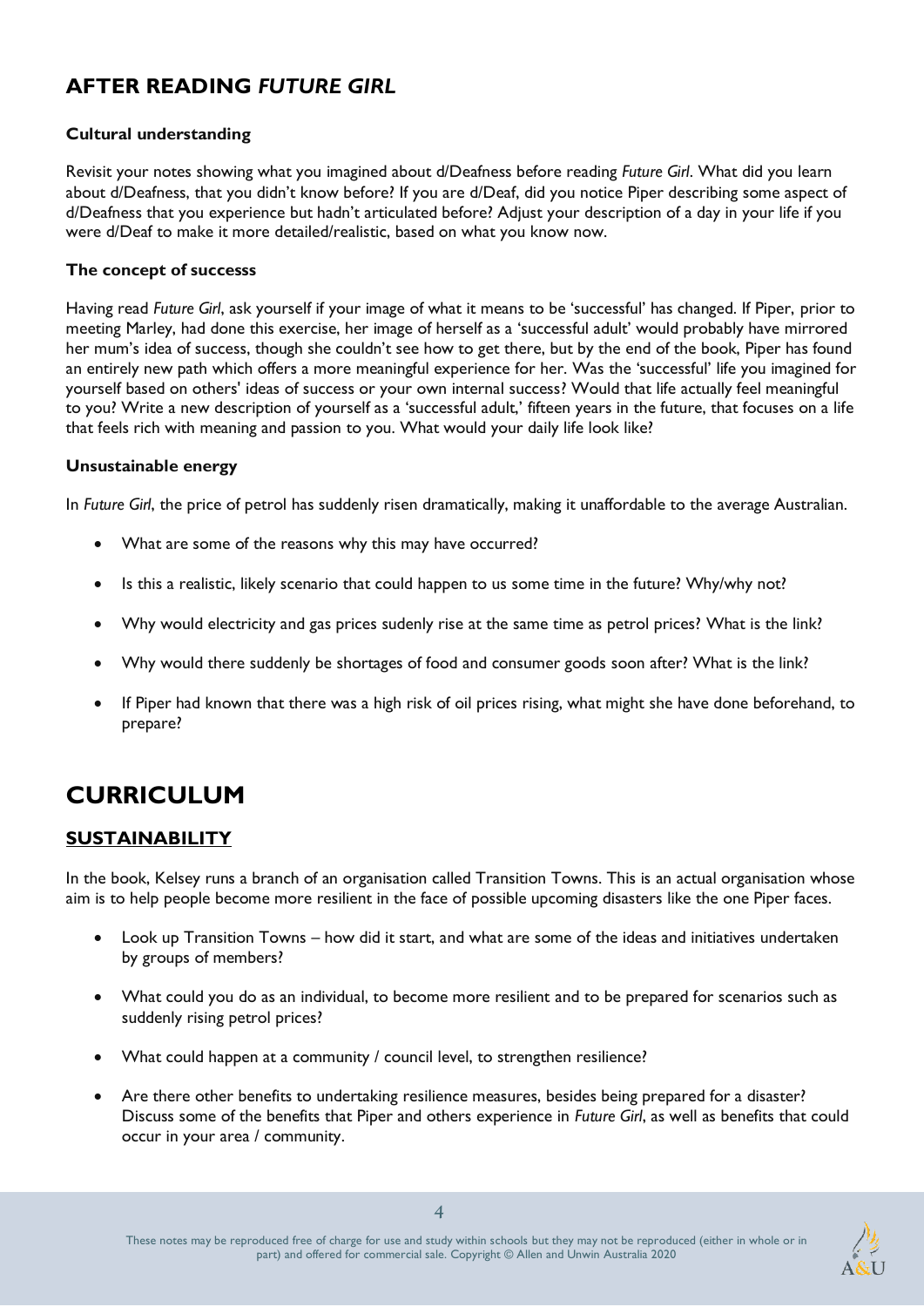### **EXPLORING VIEWPOINTS, ETHICS AND INTERCULTURAL UNDERSTANDING**

Asphyxia presents differing points of view through characters with extremely different values and opinions from each other. In *Future Girl*, Marley talks about his anger/frustration with big corporations. Do you feel this is justified in the context of the story?

- Read *Fast Food Nation* for an insight into fast food companies such as McDonald's and their influence in today's world. Do you see a link between what is happening with processed food today and *Future Girl*?
- Consider how Piper's mum, Irene, has a very different view of recon than Marley. Why does Irene believe recon is the answer to many of the world's problems? Why is Marley proud that he has never eaten recon in his life, and doesn't want to break this record? If recon were available now, what would be your attitude towards this food?
- Look up Monsanto on the internet are there parallels between Monsanto's behaviour and that of Organicore in *Future Girl?*
- What are the risks/dangers of big corporations gaining too much power?
- Discuss the measures Organicore takes to gain power/profit, and how ethical they are. For example, hiring someone to run as an 'independent' candidate for prime minister, rolling out a kitchenless welfare programme, rolling out 'Cesspool' (the nickname for QuestTool), the new internet.
- Discuss the ramifications of the government rolling out Cesspool. What does this mean for the school curriculum and for access to a range of topics such as pornography, food growing and organising rallies?
- What does the book say about our corporate world today and where we may be heading? What might we do to change the course, if we don't like the direction we are going in? What does Marley do to try to change course?

Examine the differing viewpoints held by characters in the book and your own responses on the following topics:

- Whether or not Piper should use sign language versus passing as hearing.
- What Piper should do for her vocation in the future.

### **ENGLISH LANGUAGE AND LITERACY**

How has Asphyxia used language and imagery to bring Piper to life? Consider:

- How Piper's 'voice' contributes to an understanding of her character.
- What motivates Piper do you understand why she does what she does? How does Asphyxia convey Piper's motivations?
- What Piper's artworks tell you about Piper, which cannot be discerned from the text alone.
- How Asphyxia conveys Piper's emotional world, through text and through artwork.
- What the handwritten words in the book tell you about Piper.



**5**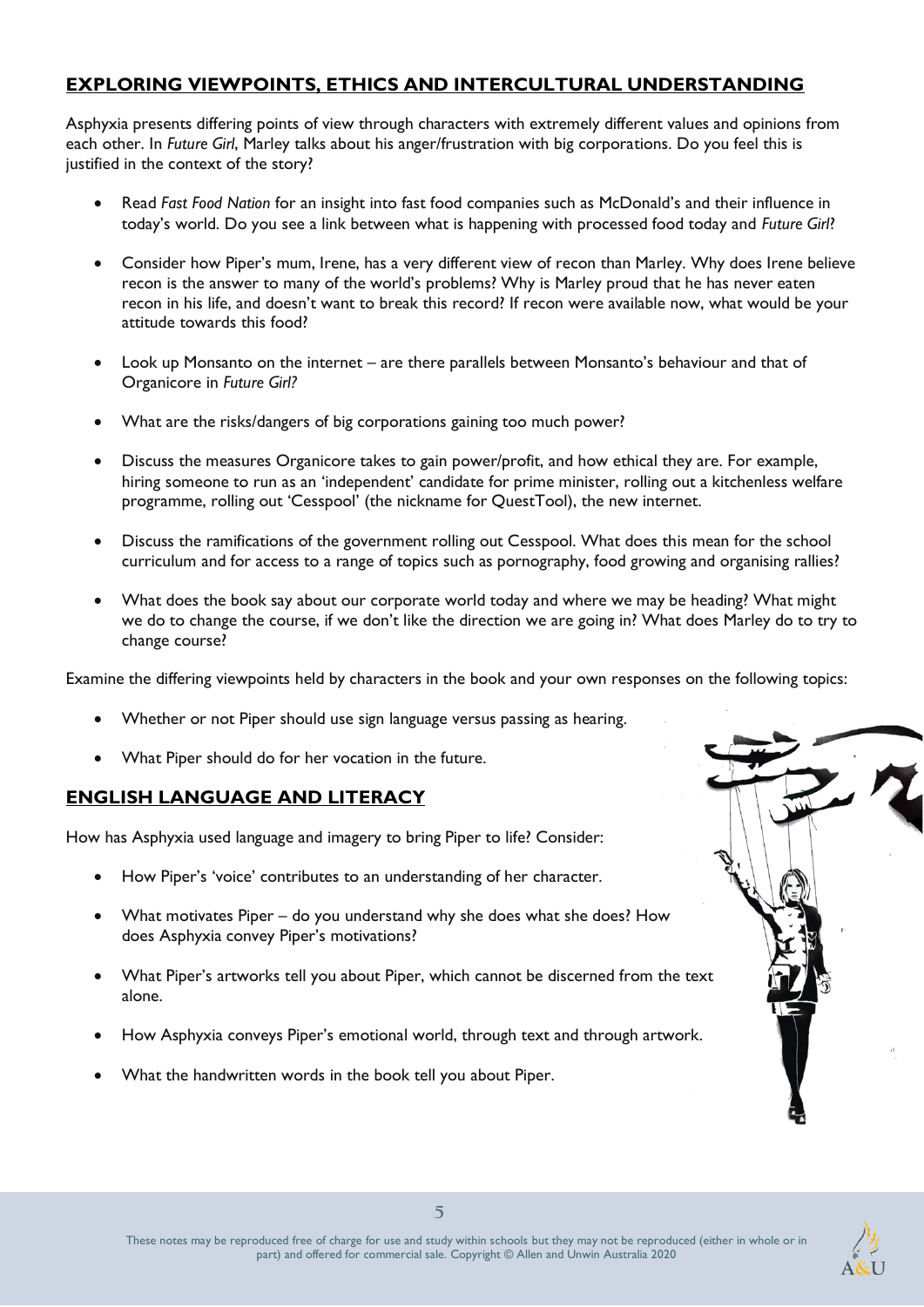How has Asphyxia used language to give varying impressions of d/Deafness?

- Consider how the language chosen demonstrates Piper's perspective of her Deafness. On page 239, Piper says 'I thought that Deafness was meant to be like having freckles – something that fades into the background so you don't really notice it after a bit. Do people with freckles seek to spend time with other freckled people?' Note that she says that 'Deafness was meant to be like…' – she had an idea that there was a certain way that a person should be Deaf, and that she should strive to be like that. What does the comparison of Deafness with freckles suggest about Deafness? Can you find other examples of language in *Future Girl* that show a similar perspective of Deafness?
- Look at how Marley talks about Deafness and the different impression he creates through the language he uses. Marley has grown up in the Deaf community where Deaf people have a higher status than hearing people, and his 'passport' to the Deaf community is somewhat tenuous. How does Asphyxia show that through the language she chooses for Marley's words? For an example, consider page 286. Can you find other examples of language in *Future Girl* that show a similar perspective of Deafness?
- Towards the end of the book, Piper talks differently about Deafness consider how her word choices reflect her changing attitude, such as on pages 347, 351–2 and 359.
- Go back to your own writing about a day in the life of a d/Deaf person what does the language you used say about your own attitudes to Deafness? Does this reflect your actual attitude? If not, edit your writing to use language that does.
- If you were raising a d/Deaf child, what language choices could you make to ensure they grow up without feeling defective?

### **MICRO-AGRESSIONS**

Consider these micro-aggressions (little irritations from other people) that Piper faces on a regular basis due to her d/Deafness:

- People expecting her to lipread and shoulder the entire burden of communication
- Gary making an assessment of her speech and patronisingly telling her that she speaks really well
- Her mum throwing things at her to get her attention
- A lack of accomodation for her deafness she has no interpreters at school, her classmates chanting her name over and over to get her attention rather than finding a deaf-friendly way to communicate
- Announcements made at the police station when Piper is in a queue, with the assumption that everyone in the queue is hearing
- Cyclists riding past too close, ringing their bell, assuming that Piper will hear them and move out of their way
- Being told she should get a bio-engineered ear even though it would not fix her deafness, by well-meaning people who are uneducated on the topic
- People asking if she was born deaf
	- In these instances do you think the person involved is deliberately subjecting Piper to a micro-aggression?
	- What do you think is their point of view?
	- What micro-aggressions do you experience in your daily life?
	- Research micro-aggressions experienced by people with other forms of disability a great starting point could be reading the blog of Carly Findlay (carlyfindlay.com.au).
	- Consider how micro-aggressions affect the person who receives them.

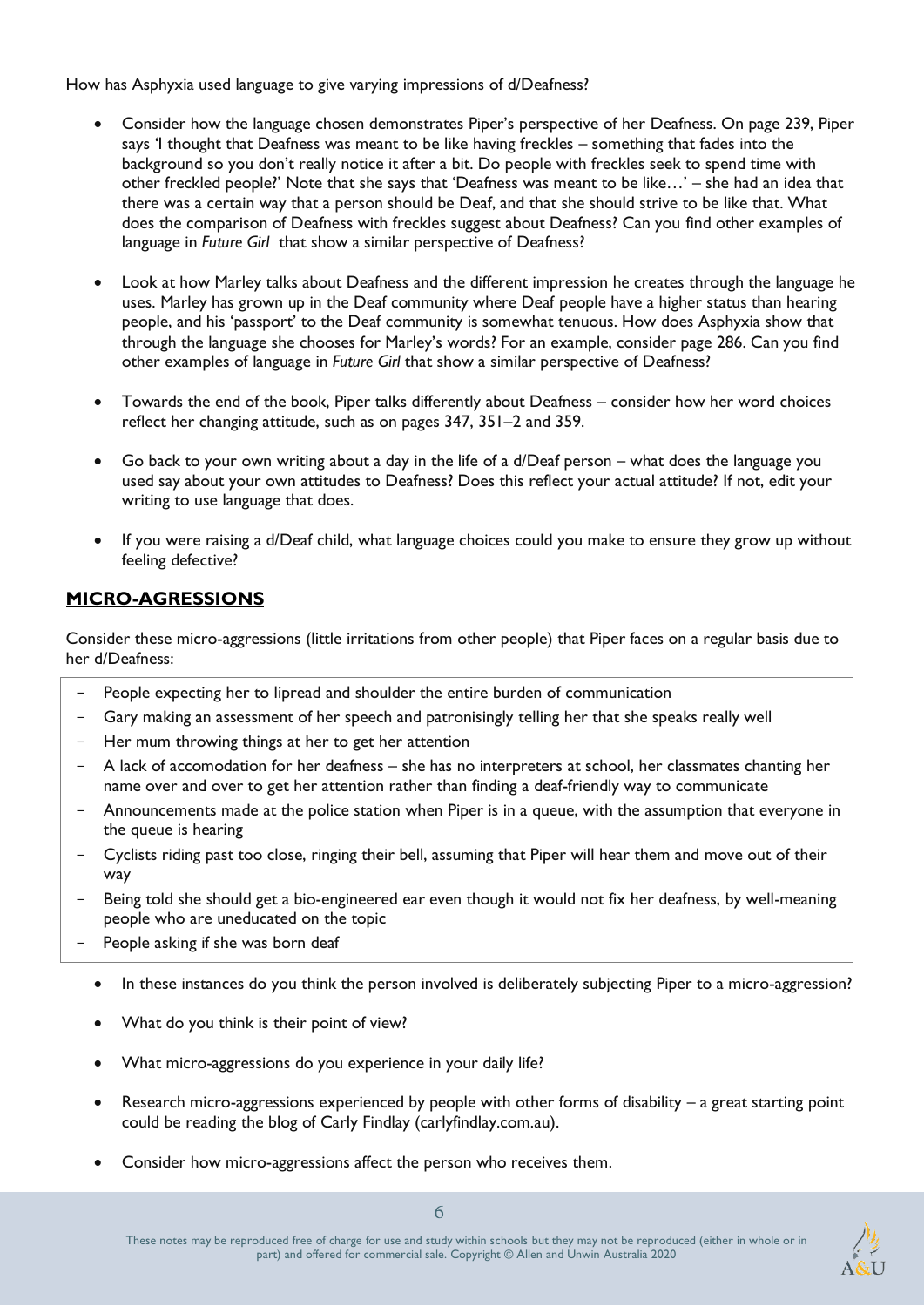### **Censorship**

In *Future Girl*, there are several articles from News Melbourne, a heavily censored organisation. When Piper meets journalist Amber, she learns of the challenges Amber faces in saying what she really wants to say, and witnesses Amber tweaking her stories to pass censorship, while trying to retain some integrity. Imagine there was no censorship. Rewrite the various news articles expressing what you imagine to be the real views of the journalists.

### **Coping with frustration**

- Piper has grown up without knowing other d/Deaf people. How has this affected her? What changes for her when she meets Robbie and other Deaf people? How do you think her upbringing might have been different if she had had d/Deaf friends and mentors? Consider how Piper's life changes after she meets Robbie and the influence Robbie has on her.
- Twice in the book, Piper starts crying because she is frustrated she cannot hear what is happening around her. She writes that she has never cried about being deaf before, and doesn't understand why this is happening now. Why do you think Piper is upset about her deafness now, when she wasn't before? How do factors such as her age, upbringing, education, and desire to learn explain her reaction?
- Piper's mum regularly corrects her speech and behaviour. Piper feels annoyed by this and says, 'Does it really matter?' What do you think? Do you think Piper's mum is being helpful and that this is good education for Piper, or do you think it would be more respectful to leave her alone? Would your answer be the same if Piper was much younger and learning to speak? At what point do you think things need to change? If you were raising a d/Deaf child, how would you navigate this in a respectful way?

### **Applying learnt knowledge**

- Having read *Future Girl*, if you had a deaf child, how would you raise them in terms of their deafness? Would you focus on oralism and passing as 'normal?' Would you ensure your child learns to sign? Would you learn to sign yourself? Do you think it is important for your child to regularly see other d/Deaf people? Why/why not? In answering this, consider:
	- The role of Deaf adult mentors
	- The role of Deaf friends
	- The role of sign language
	- The role of the Deaf community and Deaf pride
	- The pressure created by a goal to be 'normal'. Is it really okay to be different? Who decides this, and who should decide this?
- Learning how to ask for access, to get needs met to enable independence
- What support might be necessary when transitioning to new hearing environments, e.g. consider what might have helped Piper transition to her new high school
- In the book, Piper learns that the Deaf community has a different culture than the hearing world. What are some examples of the way that the Deaf community is different from mainstream hearing culture? Draw knowledge both from the book, *Future Girl*, and by researching further online. Why do you think Deaf communities have evolved to have their own distinct culture?
- Piper has the opportunity to change her identity from 'deaf' to 'Deaf'. What does this mean? Why might Piper want to do this? What are some potential benefits and drawbacks to identifying as Deaf? Prior to meeting Marley and Robbie, Piper has no idea that the Deaf community even exists, and doesn't understand the option of a Deaf identity – how has this affected her? Do you think all deaf people should receive the exposure and information to make the choice as to whether they want to identify as Deaf?
- Although at the start of the book Piper does not identify as Deaf nor belong to the Deaf community, her deafness still shapes her life, her experiences, her values and attitudes. How is Piper different from her hearing peers because of her deafness, and what strategies does she employ to survive in a hearing world?

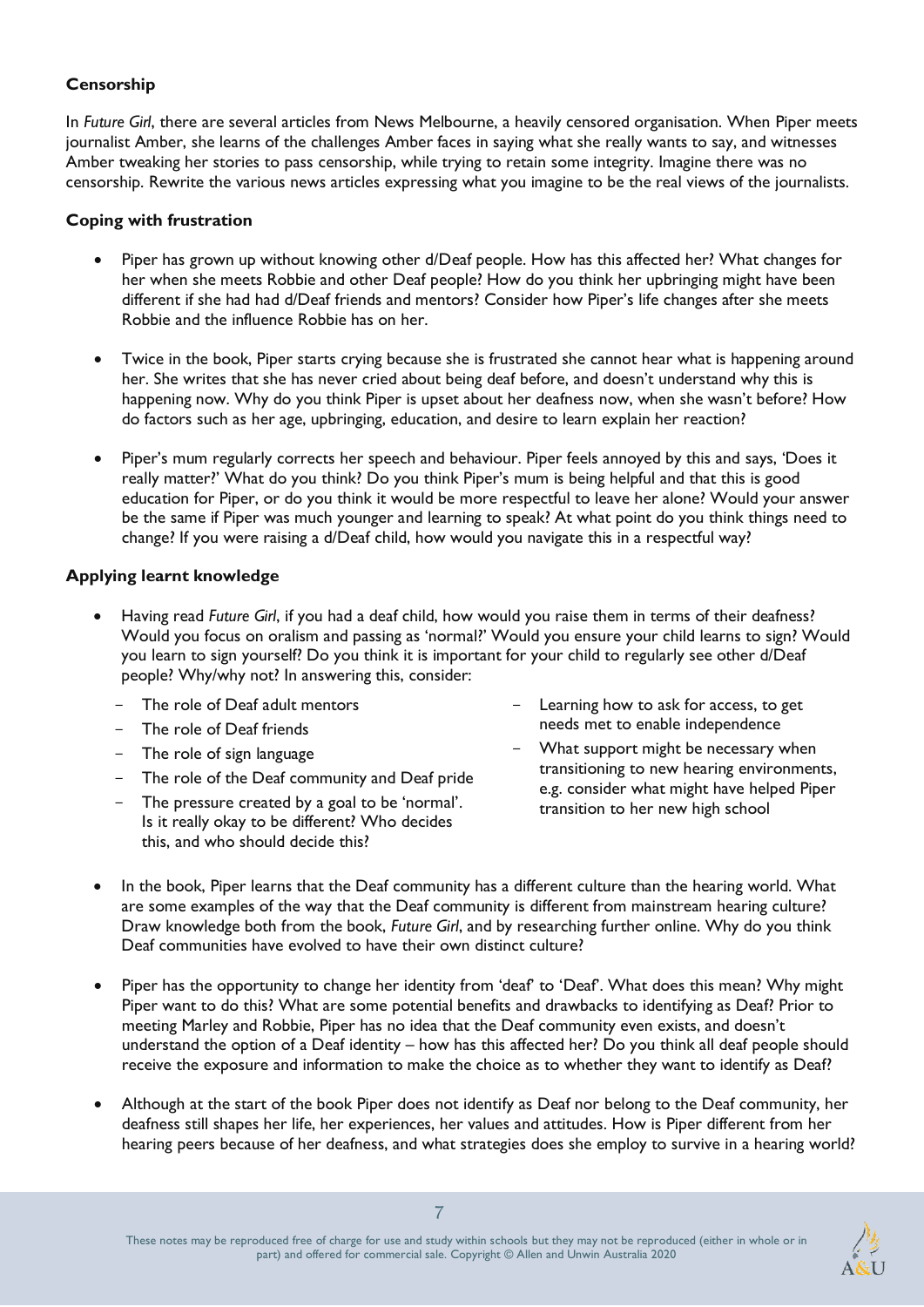### **THE POWER OF UNDERLYING MESSAGES**

In *Future Girl*, Asphyxia has used the story to communicate key messages about Deafness, the environment, art, big corporations and politics, and what it means to be 'successful'. What do you think some of these messages are? As an example, consider the scene where Piper goes to a food-growing workshop and leaves crying. This scene could send a message about the importance of considering inclusion when presenting a workshop – the teacher has clearly not taken into account the possibility that a deaf person might attend. It could send a message about the importance of teaching young deaf people how to prepare for such events and ask for their needs to be met. Write a list of other messages conveyed in *Future Girl*.

Consider the final paragraphs in *Future Girl*:

*Taylor nudges me and indicates the stew with her eyes. 'YUM,' she fingerspells, and I'm thrilled to see her diving into this and making an effort. Not bad for a complete beginner!* 

*I* show her the sign for delicious, kissing my index finger and ending with my thumb up – a combination of the signs *for taste and good. She copies me and laughs, doing the sign with a dramatic flourish.* 

*Putting down her bowl, she concentrates hard to remember the right letters. 'WI SHOILD HAVE DINE THIS YEARS AGO! OT'S FUN.'*

*And as I lean sideways and tuck my head onto Marley's shoulder, chewing the last of my bread with my eyes closed, I have to agree.* 

- What message(s) does Asphyxia convey with this ending? Do you think she chose an effective way to do it? How else could she have conveyed this same message? How does the tone of these final moments influence the underlying message? Consider the tone of how various messages are imparted and how effective or ineffective the tone is in supporting the message.
- How do you think the messages in *Future Girl* could be differently interpreted by different audiences? For example, consider how d/Deaf readers might receive very different messages than hearing readers. Do you think someone involved in the Transition Towns movement would receive different messages from *Future Girl* than those who are not focused on developing resilience?
- What do you think of Asphyxia's messages? Pick a couple and do some online research to get a feel for more than one viewpoint about these messages. Create a personal critical response – in what way do you agree this message has merit and needs to be shared with the world, and/or in what way do you feel this message is wrong or inappropriate?
- How has Asphyxia used the story to get her messages across? In the above example of the food-growing workshop, Asphyxia gives us an intimate window into Piper's emotional experience as she realises she cannot learn in this environment. For Piper, it is overwhelming and tragic. Throughout the story she mentions the experience multiple times, with a sense of trauma about it. In this way Asphyxia illustrates through emotional experience the ramifications of a non-inclusive society. What other ways does Asphyxia use the story to communicate her messages? How does the art journal format assist with or hinder the communication of Asphyxia's methods? What other formats could be used and how effective do you think they would be?

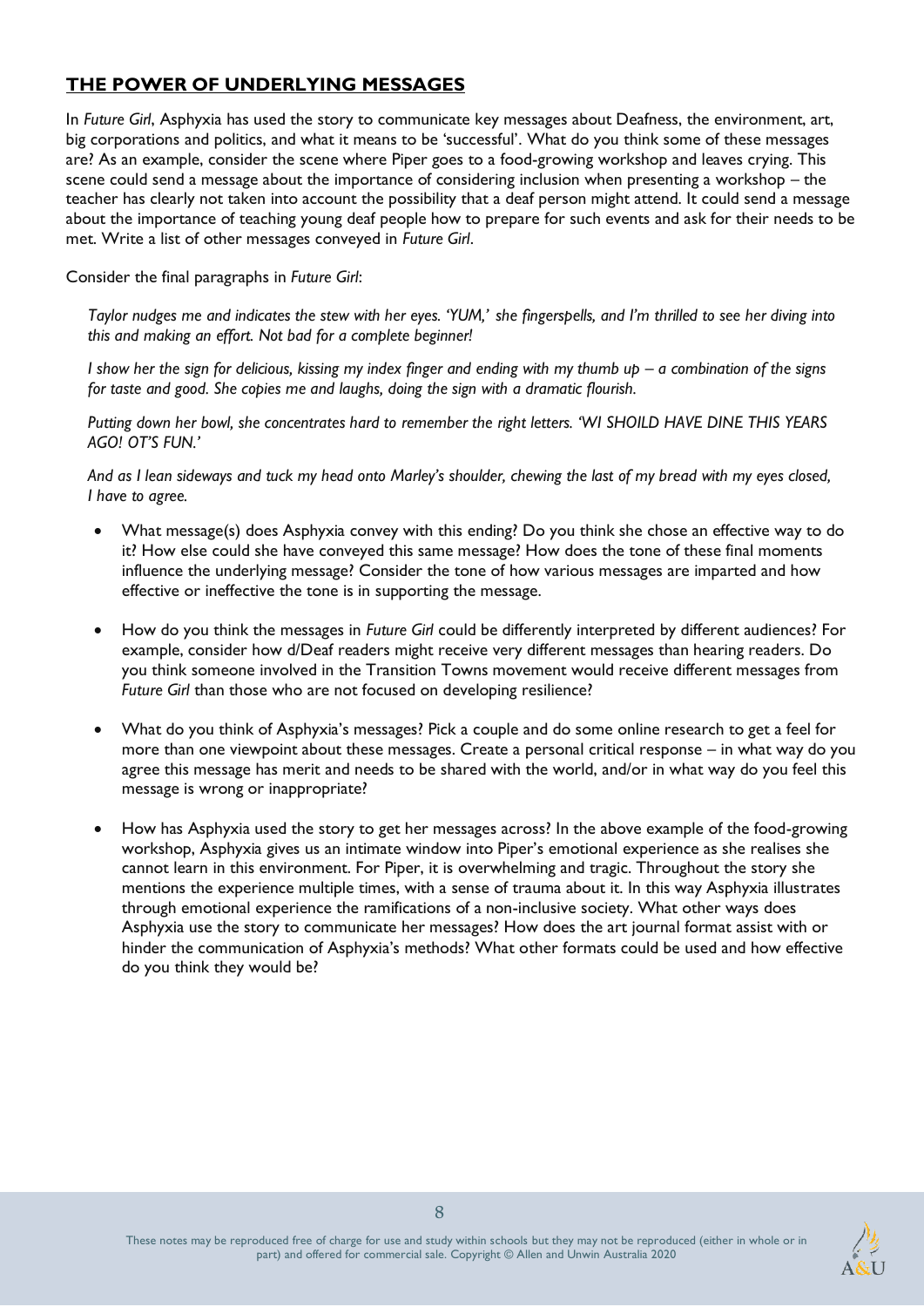### **VISUAL LITERACY**

Look at the front cover of *Future Girl*:

• How does the artwork tell you about what is inside the book? Consider the content of the artwork, and also the style and mood.

Consider the artwork on pages 178–9:

• What does the art tell you about Piper's mood and feelings that she doesn't explicitly state in the text on that page? Compare this to the artwork on pages 196–7. What does the artwork suggest about Piper's mood and feelings now? How has Asphyxia achieved the contrasting emotions/mood on these two pages? Consider the use of colour, the materials used, the textures and style of each artwork. Pick a few other pages and describe how the art adds to the mood and emotional experience of the book.

Think about the artwork and visual elements used throughout the book:

- How has Asphyxia used art, imagery and colour in other areas of the book to strengthen the underlying messages she conveys?
- Is there an artwork in *Future Girl* that created an emotional response in you when you saw it? If there was nothing in *Future Girl*, find an artwork elsewhere that elicits an emotional response and consider that instead. Why do you think it affected you emotionally? Was it the technique, the colours, the content, the idea behind it, the underlying message…?
- While most of the text is in a typed font, in some cases Asphyxia has chosen to use handwriting. Why do you think she chose handwriting? How does that change the feeling of those snippets of text?
- On pages  $48-9$ , Piper writes, 'I dump the contents of my brain onto a page in my diary a grid, a symbol for each thing bothering me, wresting order from the chaos – working fast, messy, smearing layers of paint upon paint, until slowly everything settles.' Look at the artwork on the spread and analyse what is on Piper's mind. Having read the text, do you feel the artwork accurately reflects what she is focused on at that point? Why/why not?
- Follow Piper's process to create an artwork in your journal to dump the contents of your brain. Use a loose grid format that has some elements breaking away from the grid, and a symbol for each thing you are focused on. Work fast and messy, using lots of layers of paint.

Consider the following passage in the book:

*Kelsey's mouth drops open when she sees Karen Kildare as Organicore's puppet. 'How did you get it to look exactly like her?'* 

*I mime tracing a photo.*

*'Isn't that cheating?' Marley signs, and for a moment I think it's his words, but then I realise he's interpreting for Kelsey.*

*I shrug. 'I don't think so. Tracing is just a tool to help me get down what I want to say.'*

• Do you agree with Kelsey, that tracing is cheating? What do you think of Piper's methods for creating stencils of people with an accurate likeness – should she be drawing them by hand?



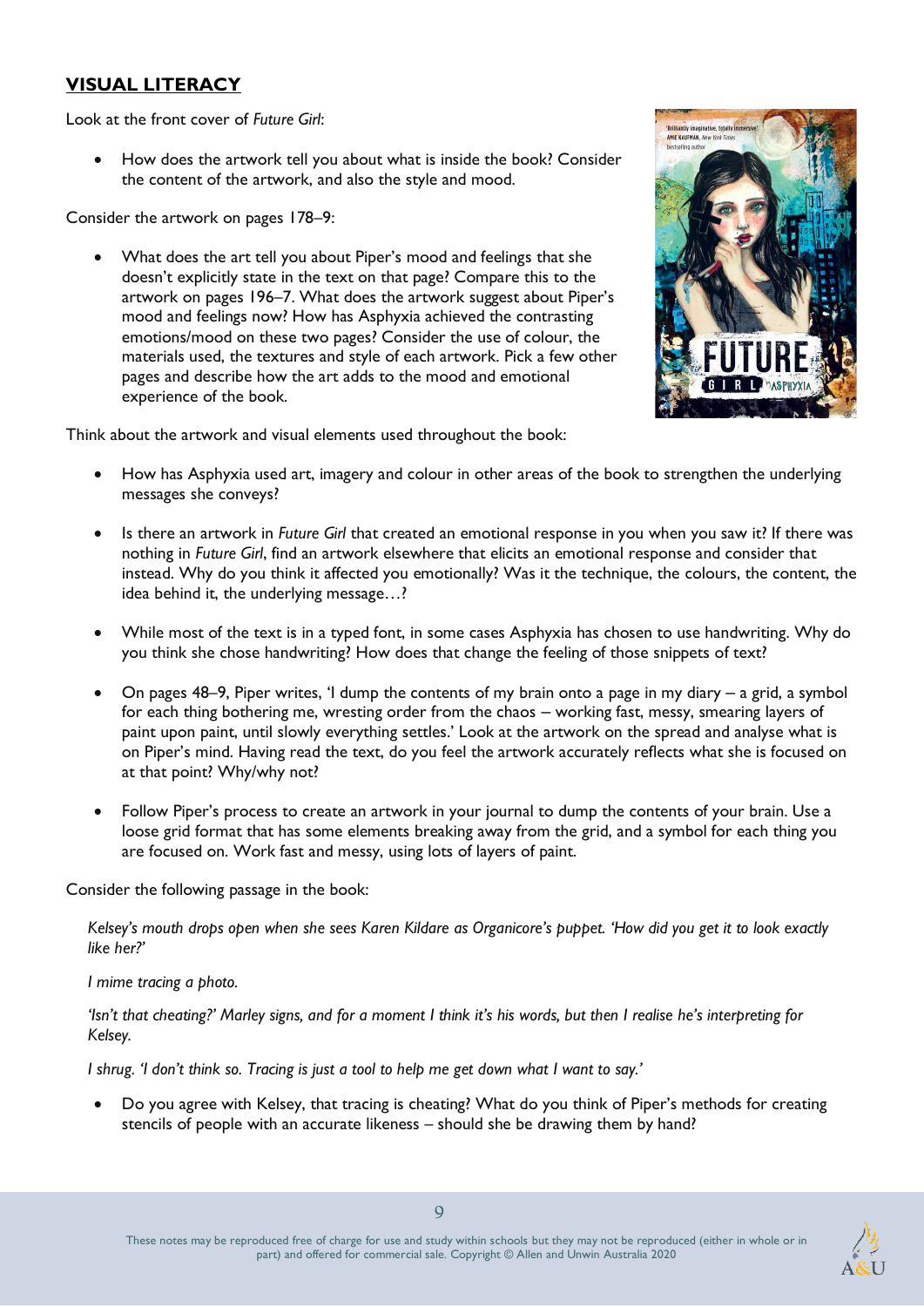# **AUTHOR BACKGROUND AND MOTIVATION**

### **ABOUT THE AUTHOR**

Asphyxia is an artist, writer and public speaker. Author of the much-loved junior fiction series the *Grimstones*, Asphyxia has also been a circus performer and puppeteer. As an avid art-journal creator, she loves to share her process and help others benefit from this amazing tool for self-expression, problem-solving, planning, goal-tracking and self-esteem.

Deaf since the age of three, Asphyxia learnt to sign when she was eighteen, which changed her life. She is now a Deaf activist, sharing details of Deaf experience. She raises awareness of oppression of Deaf people and what we can do to change this. Her free online Auslan course (www.asphyxia.com.au) has had over 15,000 students.

Asphyxia is kept busy with her small farm where she combines food-growing with art – creating a magical aesthetic with plants and natural elements. *Future Girl*, combines all these passions.

# **IN THE WORDS OF THE AUTHOR**

'I made Piper d/Deaf in *Future Girl* because I realised how little most hearing people know about d/Deafness. When I first tried to write about Piper's experience, I found myself stuck, as being Deaf is something I don't think about a lot. I found I didn't know how to articulate it. So I started jotting down my everyday experiences – the little annoyances, the benefits, confusion, the irritating things people say and do, and the complex feelings that arise when someone has tried to provide access but misses the mark.

'For example, here's a Deaf dilemma: Imagine you are standing with a group of hearing people who are laughing, but you have no idea what they are laughing about. Should you laugh along to be friendly (and if you do, are you somehow "lying" about having understood?), or stand there with a stony face even though it could seem rude and unfriendly?

'I had never realised I was making these difficult decisions on the fly, every day, without analysing how I wanted to approach them. My responses were automatic: I laughed along. But did I really want to do this? Perhaps it would be better to let people know that I felt left out.

'If you are a hearing reader, I hope that reading about Piper's experiences gives you some insight into what it can be like to be d/Deaf, and an understanding of what a huge difference it can make if you demonstrate inclusive, thoughtful behaviour. If you are d/Deaf, I hope that you can relate to some of Piper's experiences, and that seeing them written down makes it easier for you to explain your own experiences to other people. I hope it also helps you to build a sense of entitlement to ask for access.'

# **REVIEW QUOTES**

'Brilliantly imaginative, totally immersive – Asphyxia tilts the world sideways and invites you to see what was always there. Don't miss this book.' AMIE KAUFMAN, *New York Times* bestselling author of *Illuminae*

'Beautiful, immersive…a sensory feast.' JACLYN MORIARTY

'Asphyxia's work is brilliant: a deep, original insight, and a book that everyone should read.' JACKIE FRENCH, AM

*'Future Girl* will be a life-changing book for young Deaf and disabled people. It's a book of personal growth and pride – demonstrating the importance of the #OwnVoices movement. Asphyxia's illustrations are exquisite, and they complement her writing perfectly. This book is beautiful – congratulations, Asphyxia.' CARLY FINDLAY, OAM